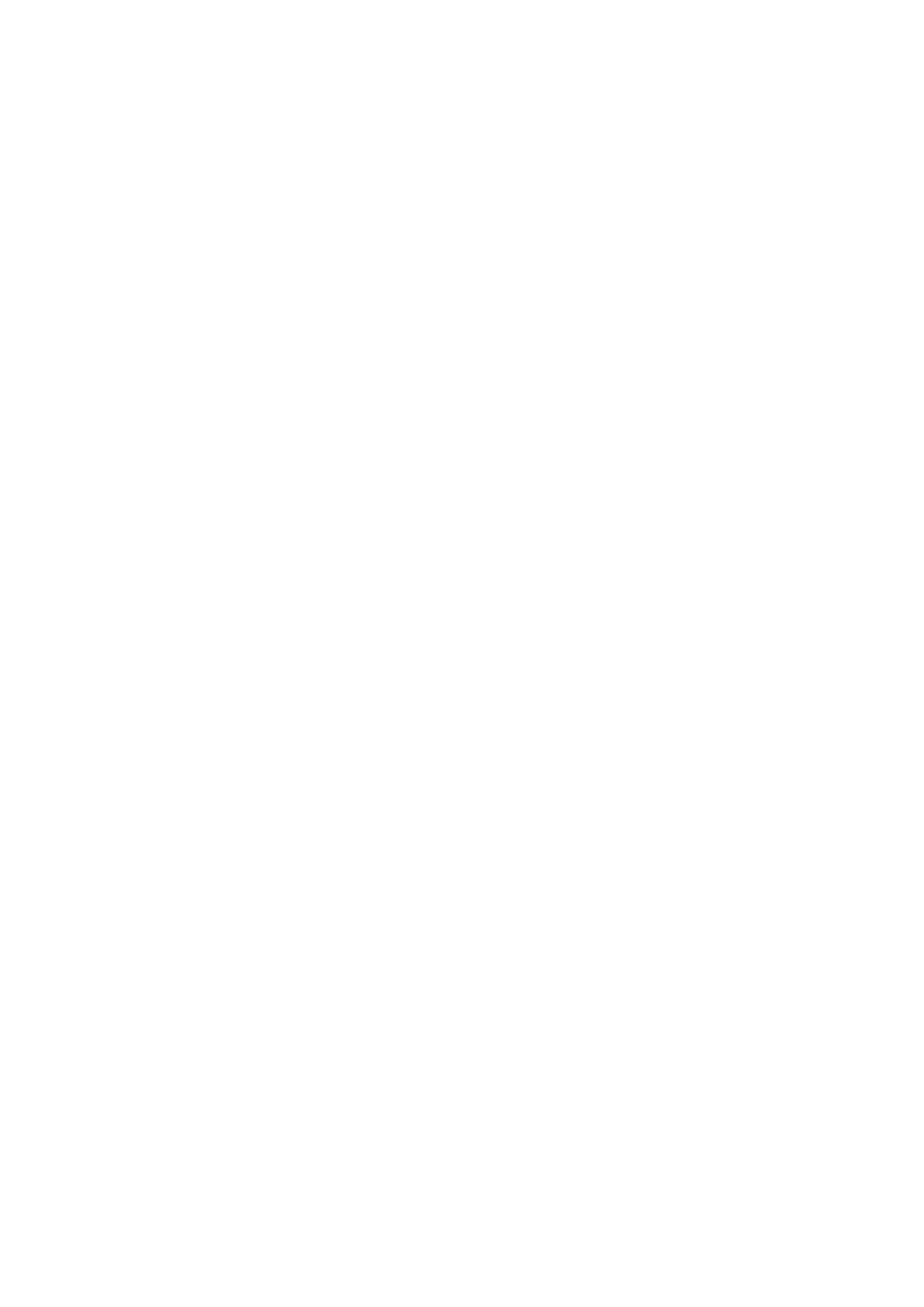NLO materials have subsequently produced very good materials with highly desirable characteristics.

Materials with large second-order nonlinearities, short transparency cut-off wavelengths and stable physicochemical performances are needed in order to realize many of the applications. Because of the effectiveness in generating new frequencies from existing lasers, viz; harmonic generation and sum and difference frequency generation, there has been an extensive effort in recent years to identify effective materials for such processes. Along with high nonlinearity, these materials must be transparent not only for the laser frequency but also for the newly generated frequency. These materials should (i) be resistant to optical damage, (ii) have sufficient mechanical hardness, (iii) exhibit good thermal and chemical stability, (iv) be capable of being grown in useful sizes, and (v) have the appropriate phase – matching properties.

Frequency conversion is one of the important and popular techniques to extend the useful wavelength range of lasers. Despite all the efforts, only a handful of nonlinear crystals are commonly available for frequency conversion. Complexes of amino acids with inorganic salts are promising materials for optical Second Harmonic Generation (SHG). The present review is aimed towards the development of L-histidine family of NLO single crystals. All these materials are potential candidates for NLO application, due to their high non-linearity, and extended thermal and mechanical stabilities.

**3.1. L-histidine hydrofluoride dihydrate (LHHF).** Single crystals of L-histidine hydrofluoride dihydrate (LHHF) were grown using the slow evaporation technique by Madhavan et al. [9]. The single crystal X-ray diffraction analysis reveals that the crystal belongs to the orthorhombic crystal system with the space group  $P_1$ , and the lattice parameters are a = 8.439 Å, b = 8.562 Å, c = 13.897 Å,  $\overline{V}$  =993.412 Å<sup>3</sup>. The UV analysis reveals that the cut off wavelength is around 220 nm. The thermal analysis shows that the crystal is thermally stable up to 108 °C. The mechanical property of the grown crystal has been studied by the microhardness test and it is noticed that there is a decrease in the microhardness number with an increase in the load. The SHG efficiency is found to be 6 times that of the KDP crystal.

**3.2. L-histidine tetrafluoroborate (LHTFB).** Single crystals of L-histidine tetrafluoroborate were obtained from a recrystallized material using the slow evaporation technique by Marcy et al. [10]. The XRD studies of the single grown crystal of LHTFB reveal that it is a monoclinic crystal with the space group  $P2<sub>1</sub>$ . The calculated lattice parameters are a=5.022 Å, b=9.090 Å, c=10.216 Å,  $\beta$ =93.484°. The thermal analysis shows that the LHTFB has a decomposition temperature of 205 °C. The Vicker's microhardness test of LHTFB shows that the microhardness number increases with an increase in the load, which confirms the reverse indentation size effect. The SHG efficiency is 5 times greater than of the KDP.

**3.3. Thiourea added L-histidine (TULH).** Single crystals of Thiourea added Lhistidine have been grown, using the slow evaporation technique by Nalini Jayanthi et al. [11]. The TULH crystal belongs to the orthorhombic crystal system with space group  $P2_12_12_1$ . The lattice parameters were found to be a=5.14 Å, b=7.33 Å, c=18.61 Å,  $\alpha = \beta = \gamma = 90^{\circ}$ , and cell volume of 701  $\AA^3$ . The lower cutoff wavelength was around 310 nm. The TG-DTA studies reveal that the crystal is thermally stable up to  $\sim$ 285.67 °C. The Vicker's microhardness values were measured and the mechanical study reveals the reverse indentation size effect. The NLO efficiency is 4.1 times of the KDP.

**3.4. L-histidine acetate (LHA).** L-Histidine acetate single crystal was grown using the slow evaporation technique by Prabagaran et al. [12]. The grown crystal was characterized by single X-ray diffraction (XRD) studies to confirm the crystal structure. The lattice parameters of the grown crystals are a= 8.530 Å, b=9.150 Å, c=9.063 Å,  $\alpha$  =61.73°,  $\beta$ =86.64°,  $\gamma$ =86.28° and the crystal has a monoclinic structure with the space group  $P_1$ . The thermal stability of the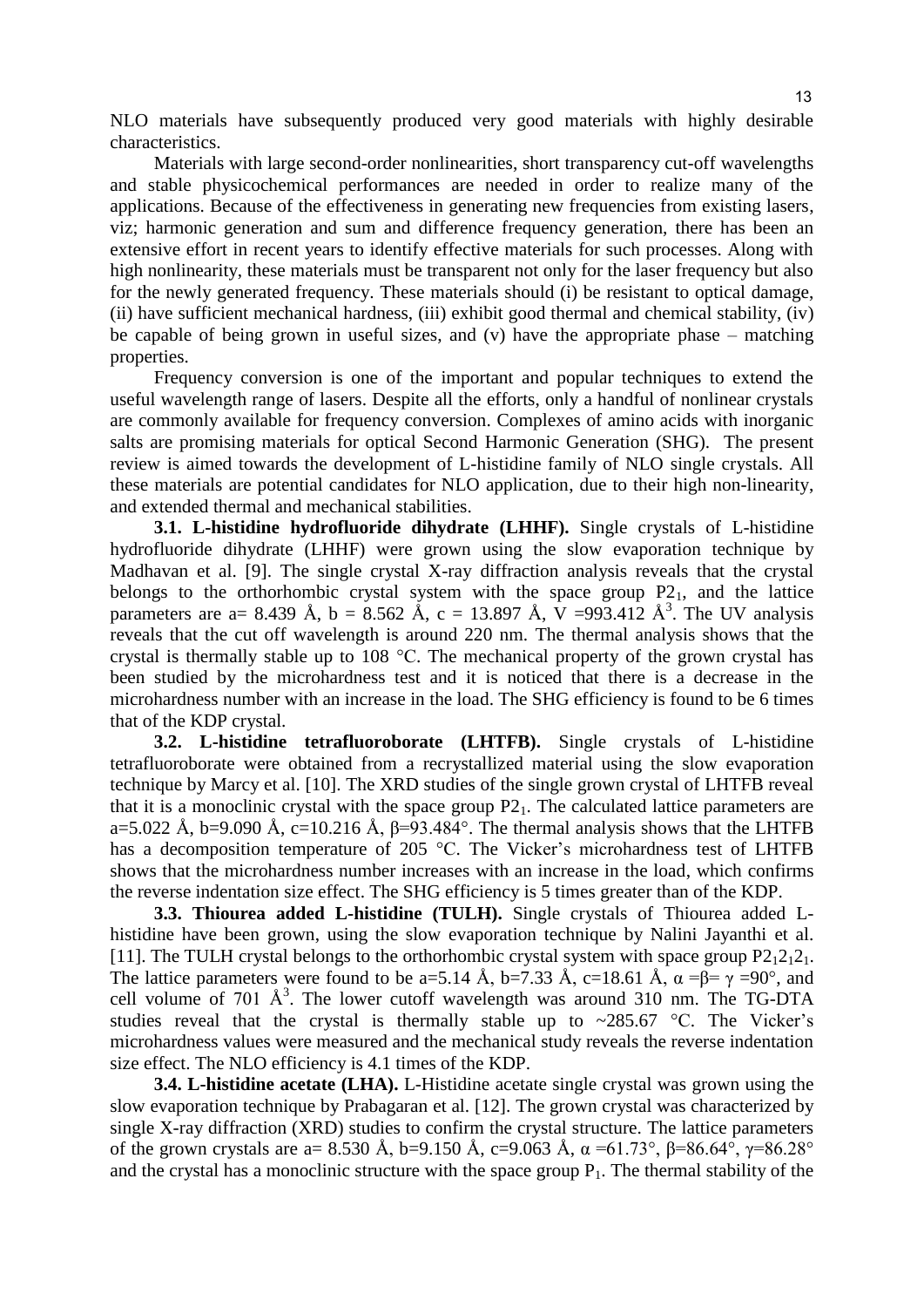## TECHNOLOGICAL IMPORTANCE OF L-HISTIDINE FAMILY OF NLO SINGLE CRYSTALS

Suresh Sagadevan<sup>1\*</sup>, R. Varatharajan<sup>2</sup>

<sup>1</sup>Department of Physics, Sree Sastha Institute of Engineering and Technology,

Chembarambakm, Chennai-600 123, India

 ${}^{2}$ Department of Mechanical Engineering, Sree Sastha Institute of Engineering and Technology,

Chembarambakm, Chennai-600 123, India

\*e-mail: sureshsagadevan@hoo.co.in

Abstract. Non-linear optical NLO) materials possessan importance in laser technology optical communication and optical storage technology. This is new paper deals with the L-histidine family of a single crystal, a promising crystal for non-linear (NLO) applications. The growth of bulkingle crystals of these materials has been a subject of permanent disquiet to be useful for device applications. Non-linear optical studies reveal that dopant increased the efficiency of the L-histidine family of single crystal several reports are discussed. Recent papers reveal that the L-histidine family of NLO single crystal possesses excllent optical, thermal, mechanical roperties that that it a strong candidate for photonic devices.

#### 1. Introduction

The Non-linear Optics (NLO) is the study fthe interaction of an intense electromagnetic field with materials to creatmodified fields, which are different from the input field in phase, frequency or amplitude [1] Some materials change when light passes through them, depending upon the orientation, temperature, light wavelength etc., (red light, lower wavelength) releasing one photon of collected higher energy (blue and green light, higher wavelength). NLO materials typically have a definite crystal structure, which is anisotropic with respect to electromagnetic radiation. The significance of non-linear optics is to understand the non-linear behavior in induced polarization and to study and to control its impact on the propagation of light in matter 2. The generation of coherent light through is a technological problem that has involved much consideration in the last few years Second Harmonic Generation (SHG) is a non-linear optical process that results in the conversion of an input optical wave into an output wave of twice the input frequency Materials showing high optical non-linearity have potential applications in signal transmission, data storage, optical switching, laser printing, displays, inflorescence, photolithography, remote sensing, chemical and biological species detection, high resolution spectroscopy, medical diagnosis and underwater monitoring & communication 51 To be useful in this technology, the materials should possess large second order optical non-linearities, short transparency cutoff wavelength and good thermal stability. Organic materials possess good optical non-linearity compared with inorganic crystal but they are thermally unstable and exibit a low laser damage threshold b Semi organic crystals have a large damage threshold, wide transparency range, less deliquescence, an exellent nonlinear optical coefficient, low angular sensitivity and exeptional mechanical properties [7,8] The present review focuses on and discusses the important properties of L-histidine family of NLO single crystals.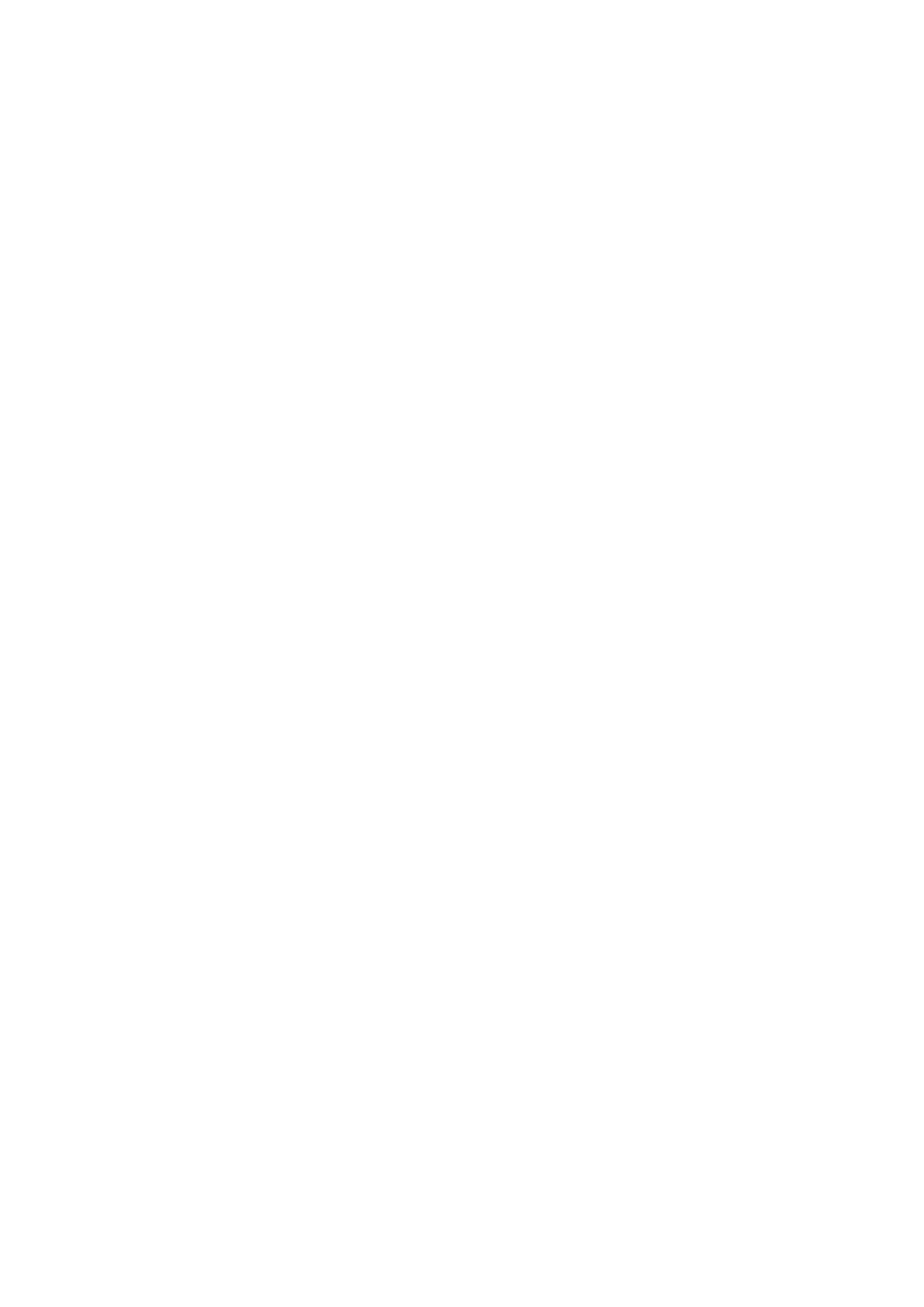14.970 Å, V = 1353.7 Å<sup>3</sup>,  $\alpha = \gamma = 90^{\circ}$  and  $\beta = 101.65^{\circ}$ . The grown crystal is completely transparent in the UV and visible spectral regions, with the lower cut off wavelength around 280 nm. The thermal analysis reveals that the sample is thermally stable up to 117.5 °C. The microhardness studies reveal that the hardness of the grown crystal increases with an increase in the load. The SHG efficiency of L-histidinium maleate is equal to that of the standard potassium dihydrogen phosphate (KDP) sample.

**3.11. L-histidinium trifluoroacetate (LHTA).** Single crystals of L-histidinium Trifluoroacetate were grown using the slow evaporation technique by Suresh et al. [19, 20]. The single crystal X-ray diffraction analysis reveals that the crystal belongs to the triclinic crystal system with the space group P1 and lattice parameters are  $a = 5.17 \text{ Å}$ ,  $b = 8.84 \text{ Å}$ ,  $c =$ 12.48 Å,  $\alpha$  =96.19°,  $\beta$  = 100.02° and  $\gamma$  =102.01°. The optical transmission studies show that the crystal is transparent in the entire visible region with a cut off wavelength of 230 nm. The grown materials are thermally stable up to 216 °C. The mechanical property of the grown crystal has been studied by the microhardness test and it is noticed that there is an increase of the microhardness number and of the material is soft. The SHG efficiency is 1.2 times greater than that of KDP.

**3.12. L histidine nitrate (LHN).** Single crystals of L-Histidine Nitrate were grown from an aqueous solution using the slow evaporation technique by Suresh et al. [21]. The single crystal X-ray diffraction analysis reveals that the crystal belongs to the orthorhombic system with the space group  $P2_12_12_1$  having lattice parameters of a = 5.23 Å, b = 7.13 Å and c = 25.02 Å,  $\alpha = \beta = \gamma = 90^{\circ}$ . The UV absorption edge for the grown crystal was observed to be around 230 nm. The TGA/DTA studies showed that this crystal is stable up to 234 °C. The microhardness test reveals that the microhardness number decreases with an increase in the load. The SHG efficiency is 1.5 times greater than that of KDP.

**4. Results and discussion** 

The growth of crystals from aqueous solution, one of the methods of crystal growth, which is extremely popular in the production of many technologically important crystals, was adopted to grow the NLO crystals. Various physical properties of the crystals are studied from the application point of view. This paper summarizes the work carried out on the L-histidine family of NLO single crystals. Materials having moderate to high solubility can be grown by the low temperature solution growth technique that is well suited for growing NLO crystals. The lattice parameters and the important properties of the grown crystals are listed in Table 1.

| S.             | Name of                                   | Single crystal analysis                                                                                                                                  | Thermal   | Microhardness                                                     | <b>SHG</b>                                    |
|----------------|-------------------------------------------|----------------------------------------------------------------------------------------------------------------------------------------------------------|-----------|-------------------------------------------------------------------|-----------------------------------------------|
| no             | compound                                  |                                                                                                                                                          | analysis  |                                                                   |                                               |
| 1              | L-Histidine<br>Hydrofluoride<br>dihydrate | $a=8.439 \text{ Å}$ ,<br>$b = 8.562$ Å,<br>$c = 13.897$ Å,<br>V = 993.412 $\AA^3$ ,<br>Orthorhombic, $P2_12_12_1$                                        | 108 °C    | Microhardness of the<br>crystal decreases with<br>increasing load | Six times<br>greater<br>than of<br><b>KDP</b> |
| $\overline{2}$ | L-Histidine<br>Tetra-<br>fluoroborate     | $a=5.022$ Å, $b=9.09$ Å,<br>$c=1.0216$ Å<br>$\beta = 93.484^{\circ}$ ,<br>Monoclinic, P <sub>21</sub>                                                    | 205 °C    | Microhardness of the<br>crystal increases with<br>increasing load | 5 times<br>greater<br>than of<br><b>KDP</b>   |
| 3              | Thiourea added<br>L-Histidine             | $a=5.14 \text{ Å}, b=7.33 \text{ Å},$<br>$c=18.61$ Å,<br>$\alpha = \beta = \gamma = 90^{\circ}$ ,<br>$V=701 \text{ Å}^3$ .<br>Orthorhombic, $P2_12_12_1$ | 285.67 °C | Hardness number<br>increases with<br>increase in load             | 4.1<br>greater<br>than<br><b>KDP</b>          |

Table 1. Important properties of L-histidine family of single crystals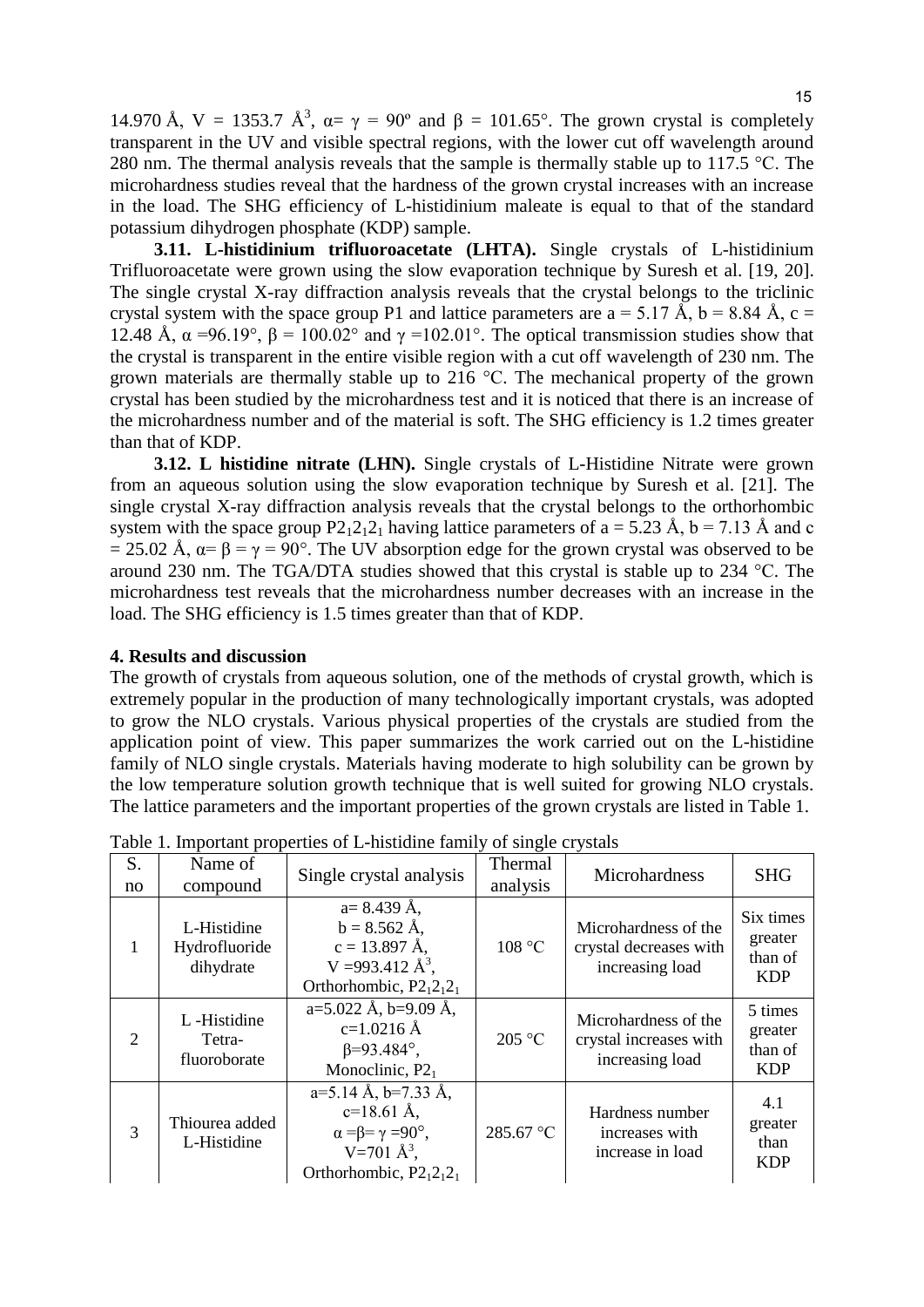Table 1 *(continued)*

| 4              | L-Histidine<br>Acetate                      | $a=8.53$ Å, $b=9.15$ Å<br>$c=9.06$ Å,<br>$\beta = 86.64^{\circ}, \alpha = 61.73^{\circ},$<br>$\gamma = 86.28^{\circ}$ ,<br>V=611.8 $\AA^3$ ,<br>Triclinic, P1                     | 274.6 °C | Hardness number<br>increases with<br>increase in load   | 3.8<br>greater<br>than<br><b>KDP</b>        |
|----------------|---------------------------------------------|-----------------------------------------------------------------------------------------------------------------------------------------------------------------------------------|----------|---------------------------------------------------------|---------------------------------------------|
| 5              | L-Histidine<br>Hydrochloride<br>Monohydrate | $a=6.82$ Å, $b=8.91$ Å,<br>$c = 15.286$ Å,<br>Orthorhombic,<br>$P2_12_12_1$                                                                                                       | 172 °C   | Decrease in hardness<br>number with increase<br>in load | 3 times<br>greater<br>than<br><b>KDP</b>    |
| 6              | L-Histidinium<br>Dipicrate<br>Dihydrate     | $a=6.606$ Å,<br>$b = 25.700$ Å,<br>$c=7.962$ Å,<br>$\alpha = 90^{\circ}, \beta = 107.5^{\circ},$<br>$\gamma = 90^{\circ}, V = 1289.0 \text{ Å}^3,$<br>Monoclinic, P <sub>21</sub> | 210 °C   | Hardness number<br>increases with<br>increase in load   | 2.5 times<br>greater<br>than<br>KDP.        |
| $\overline{7}$ | L-Histidinium<br>2-nitrobenzoate            | $a=$ 5.147 Å, $b=$ 7.228 Å,<br>$c=18.887 \text{ Å}$ ;<br>$\beta = 92.72^{\circ}$ ,<br>$V = 701.8 \text{ Å}^3$ ,<br>Monoclinic, $P21$                                              | 189 °C   | Hardness number<br>increases with<br>increase in load   | 2 times<br>greater<br>than that<br>of KDP   |
| 8              | L-Histidine<br>Hydrobromide                 | a=7.046 Å, b=9.061 Å,<br>$c=15.271 \text{ Å},$<br>Orthorhombic, $P2_12_12_1$                                                                                                      | 162.5 °C | Increase of hardness<br>number with increase<br>in load | 1.6 times<br>greater<br>than<br><b>KDP</b>  |
| 9              | L-Histidine<br>Sodium<br>Thiosulphate       | a=5.341 Å, b=7.301 Å,<br>$c=18.739\text{\AA}$ ,<br>$\beta = 90.3^{\circ}$ , V=370 Å <sup>3</sup> ,<br>Monoclinic                                                                  | 200 °C   | Increases with<br>increases of applied<br>load          | Greater<br>than<br><b>KDP</b>               |
| 10             | L-Histidinium<br>Maleate                    | $a=11.4656$ Å,<br>$b=8.0530$ Å,<br>$c=14.9705$ Å,<br>$β=101.65°$ , α=γ=90°<br>V=1353.75 $\AA^3$ ,<br>Monoclinic, $P21$                                                            | 117.5 °C | Hardness number<br>increases with<br>increase in load   | Equal to<br><b>KDP</b>                      |
| 11             | L-Histidinium<br>Tri-<br>flouroacetate      | $a=5.17 \text{ Å}, b=8.84 \text{Å},$<br>c=12.48 Å, $\beta$ =100.2°,<br>$\alpha = 96.19^{\circ}, \gamma = 102.01^{\circ},$<br>Triclinic, P1                                        | 216 °C   | Hardness number<br>increases with<br>increase in load   | 1.2 times<br>greater<br>than that<br>of KDP |
| 12             | L-Histidine<br>Nitrate                      | $a = 5.23$ Å, $b = 7.13$ Å,<br>$c = 25.02$ Å,<br>$\alpha = \beta = \gamma = 90^{\circ}$ ,<br>Orthorhombic system,<br>space group $P2_12_12_1$                                     | 234 °C   | Hardness number<br>decreases with<br>increase in load   | 1.5 times<br>greater<br>than that<br>of KDP |

The organic and semi-organic crystals have increased thermal stability. The thermal stability of the grown crystals is found to be more. Among the grown crystals, the SHG efficiencies are LHHF> LHTFB> TULH> LHA> LHHC> LHDD> LHNB> LHHB> LHN> LHTA> LHST> LHM. The L-histidine family of NLO crystals is found to be semi-organic and to possess the NLO efficiency and thermal stability.